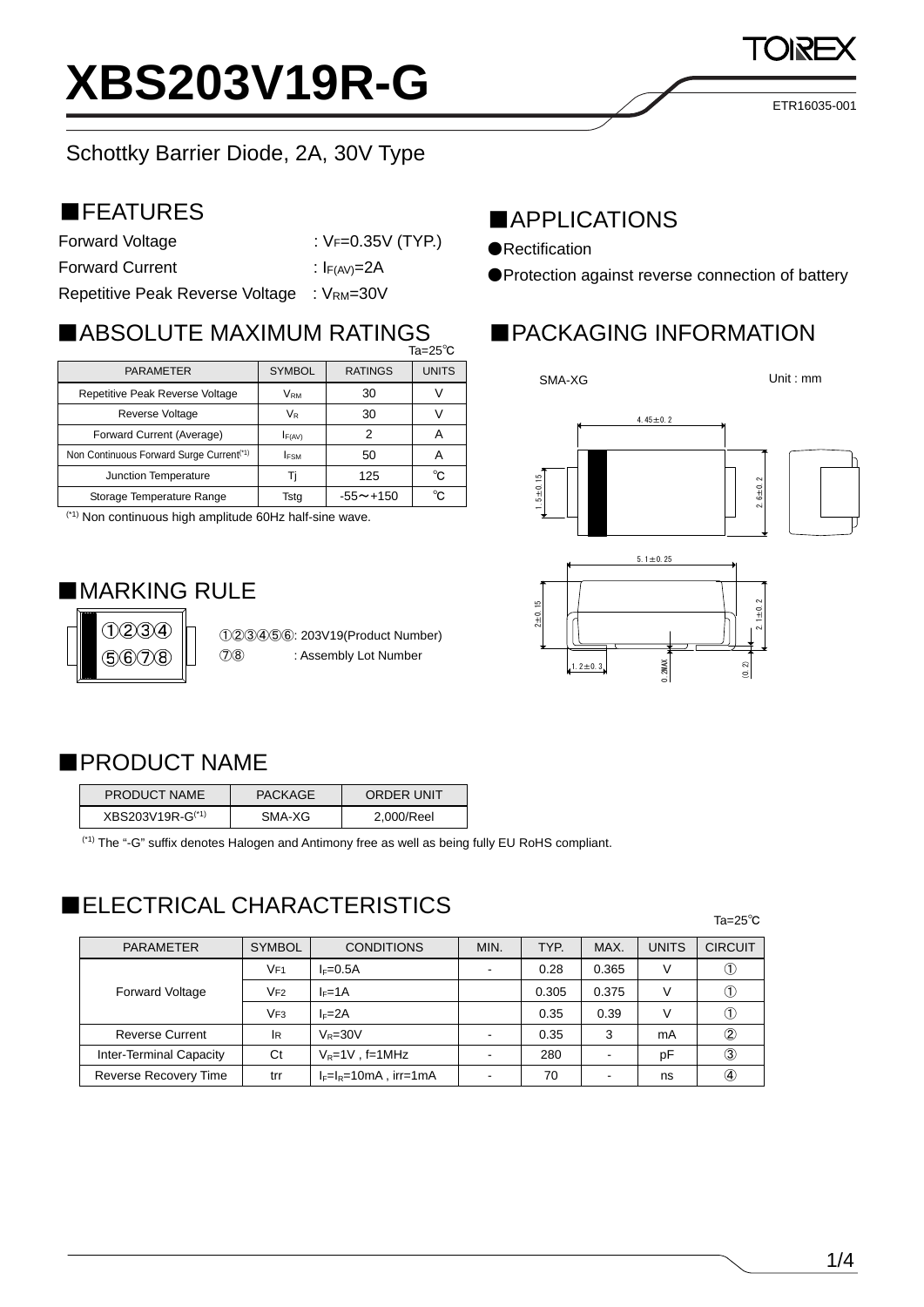## **XBS203V19R-G**

### **TEST CIRCUITS**

 $Circuit()$ 



Circuit<sup>(2)</sup>



#### Circuit<sup>3</sup>



Circuit<sup>(4)</sup>



#### NOTES ON USE

- 1) Please use this IC within the absolute maximum ratings.
- $2)$ Even within the ratings, in case of high load use continuously such as high temperature, high voltage, high current and thermal stress may cause reliability degradation of the IC. Adequate "Derating" should be taken into consideration while designing.
- 3) Torex places an importance on improving our products and their reliability. We request that users incorporate fail-safe designs and post-aging protection treatment when using Torex products in their systems.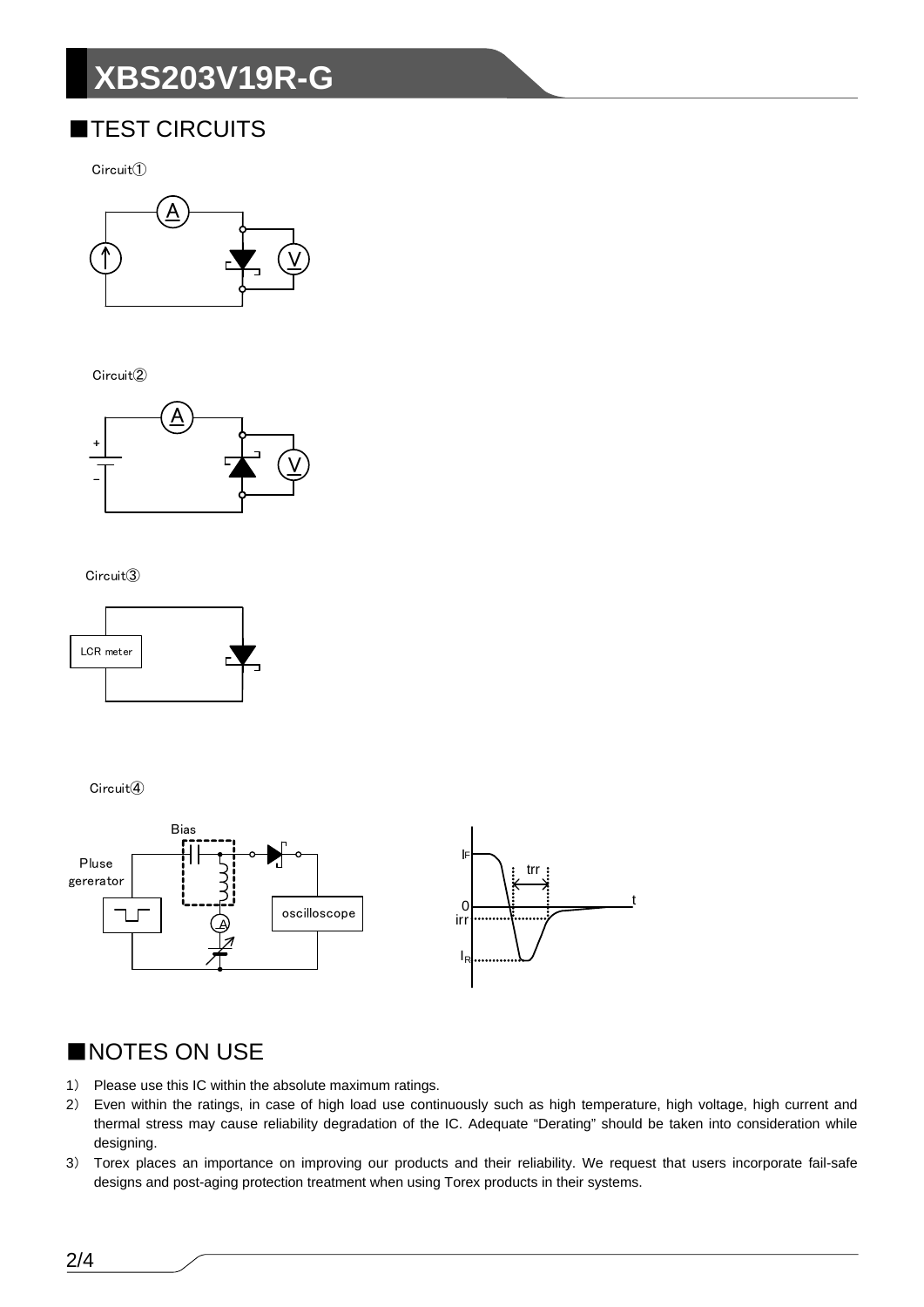### **TYPICAL PERFORMANCE CHARACTERISTICS**



(3) Forward Voltage vs. Operating Temperature (4) Reverse Current vs. Operating Temperature







Reverse Voltage  $V_R(V)$ 



Operating Temperature Ta (℃)

(5) Inter-Terminal Capacity vs. Reverse Voltage (6) Average Forward Current vs. Operating Temperature



Operating Temperature Ta (℃)

(1) Forward Current vs. Forward Voltage (2) Reverse Current vs. Reverse Voltage